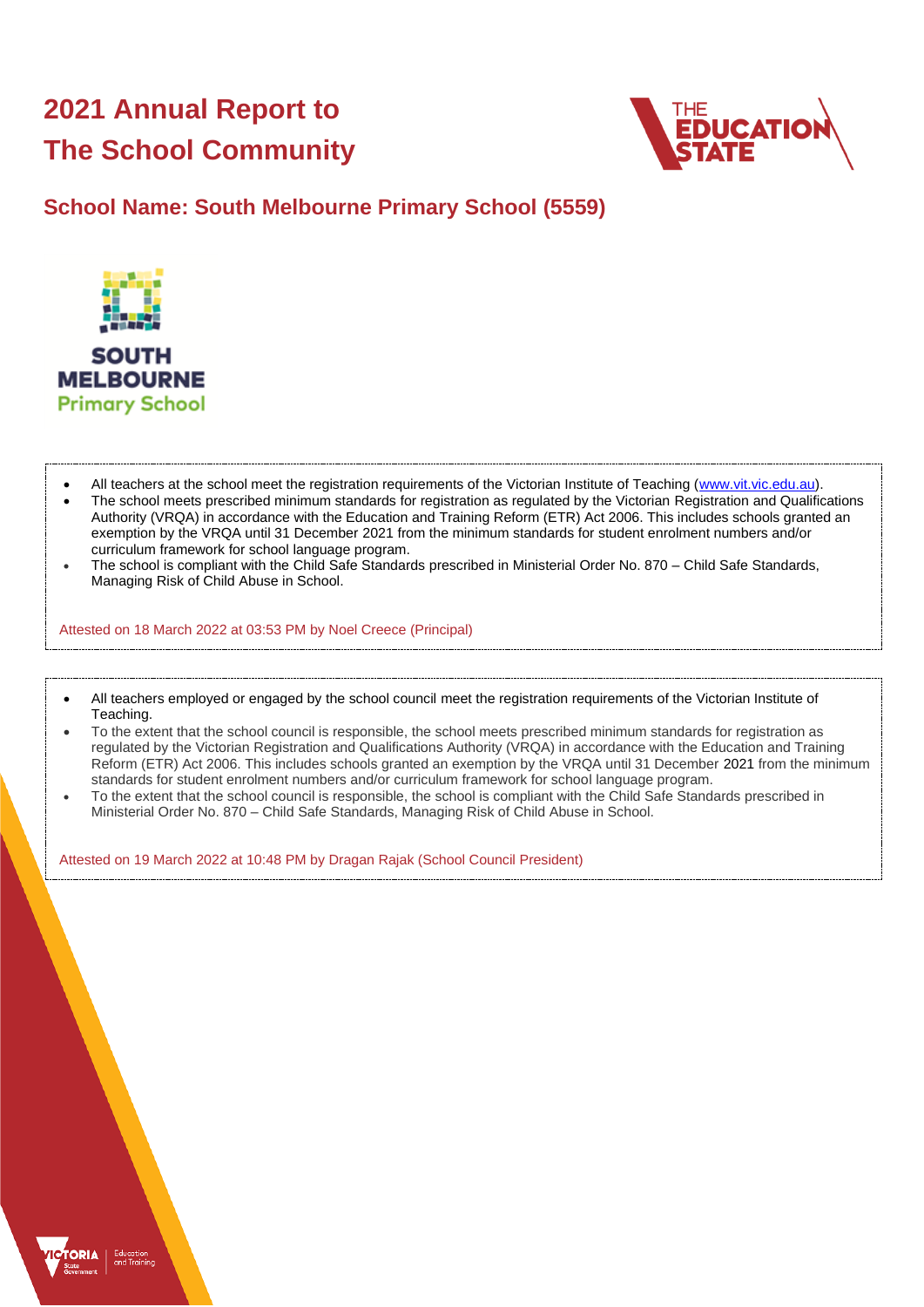

## How to read the Annual Report

## What does the *'About Our School'* commentary section of this report refer to?

The 'About our school' commentary provides a brief background on the school, an outline of the school's performance over the year and future directions.

The 'School Context' describes the school's vision, values and purpose. Details include the school's geographic location, size and structure, social characteristics, enrolment characteristics and special programs.

The 'Framework for Improving Student Outcomes (FISO)' section includes the improvement initiatives the school has selected and the progress they have made towards achieving them through the implementation of their School Strategic Plan and Annual Implementation Plan.

## What does the *'Performance Summary'* section of this report refer to?

The Performance Summary includes the following:

#### **School Profile**

- student enrolment information
- the school's 'Student Family Occupation and Education' category
- a summary of parent responses in the Parent Opinion Survey, shown against the statewide average for Primary schools
- school staff responses in the area of School Climate in the School Staff Survey, shown against the statewide average for Primary schools

#### **Achievement**

- English and Mathematics for Teacher Judgements against the curriculum
- English and Mathematics for National Literacy and Numeracy tests (NAPLAN).

#### **Engagement**

Student attendance at school

#### **Wellbeing**

Student responses to two areas in the Student Attitudes to School Survey:

- Sense of Connectedness
- Management of Bullying

Results are displayed for the latest year and the average of the last four years (where available). As NAPLAN tests were not conducted in 2020, the NAPLAN 4-year average is the average of 2018, 2019 and 2021 data in the 2021 Performance Summary.

## Considering COVID-19 when interpreting the Performance Summary

The Victorian community's experience of COVID-19, including remote and flexible learning, had a significant impact on normal school operations in 2020 and 2021. This impacted the conduct of assessments and surveys. Readers should be aware of this when interpreting the Performance Summary.

For example, in 2020 and 2021 school-based surveys ran under changed circumstances, and NAPLAN was not conducted in 2020. Absence and attendance data during this period may have been influenced by local processes and procedures adopted in response to remote and flexible learning.

Schools should keep this in mind when using this data for planning and evaluation purposes.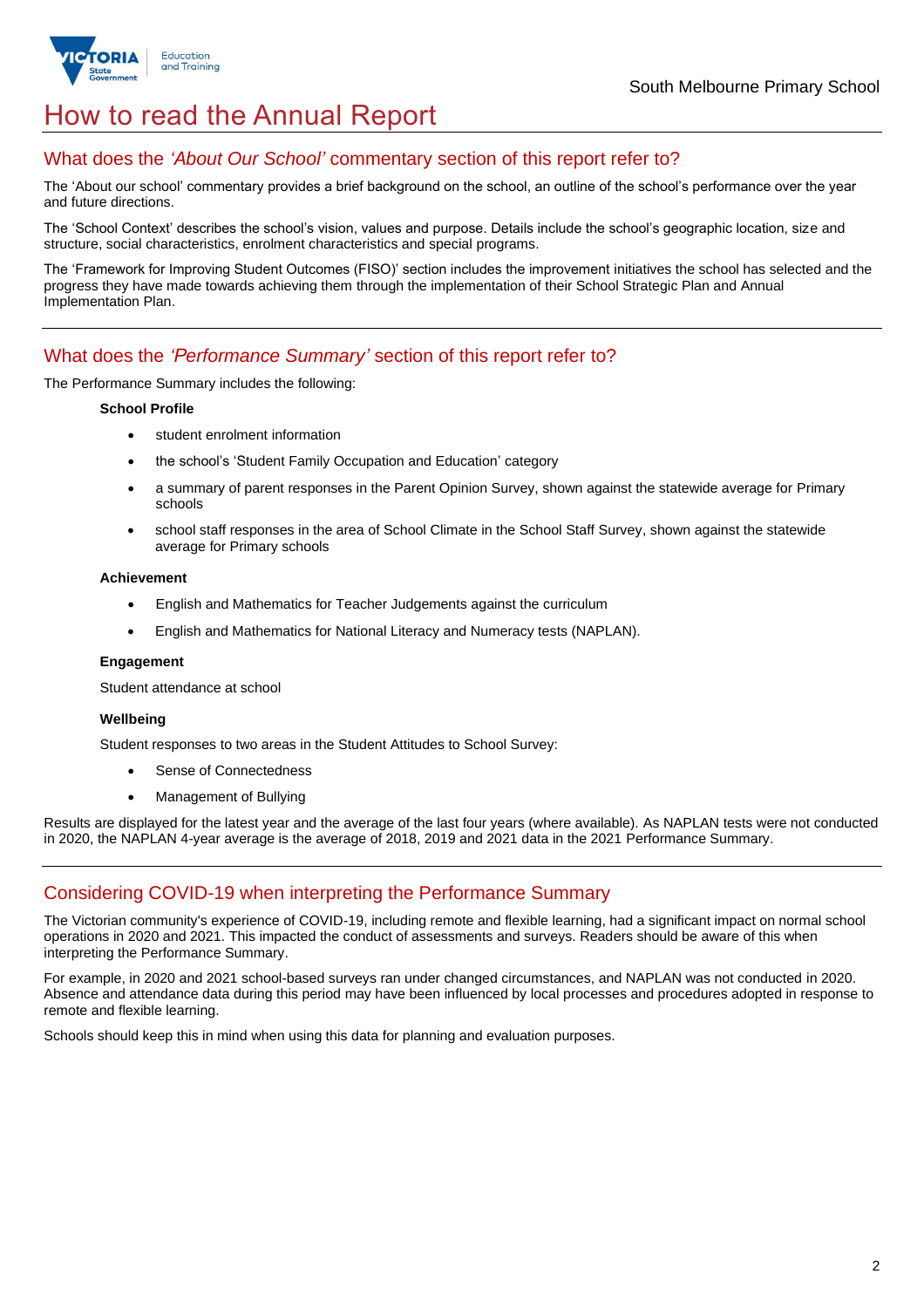

## How to read the Annual Report (continued)

## What do *'Similar Schools'* refer to?

Similar Schools are a group of Victorian government schools with similar characteristics to the school.

This grouping of schools has been created by comparing each school's socio-economic background of students, the number of non-English speaking students and the school's size and location.

## What does *'NDP'* or '*NDA*' mean?

'NDP' refers to no data being published for privacy reasons or where there are insufficient underlying data. For example, very low numbers of participants or characteristics that may lead to identification will result in an 'NDP' label.

'NDA' refers to no data being available. Some schools have no data for particular measures due to low enrolments. There may be no students enrolled in some year levels, so school comparisons are not possible.

Note that new schools only have the latest year of data and no comparative data from previous years. The Department also recognises unique circumstances in Specialist, Select Entry, English Language, Community Schools and schools that changed school type recently, where school-to-school comparisons are not appropriate.

## What is the *'Victorian Curriculum'*?

The Victorian Curriculum F–10 sets out what every student should learn during his or her first eleven years of schooling. The curriculum is the common set of knowledge and skills required by students for life-long learning, social development and active and informed citizenship.

The Victorian Curriculum is assessed through teacher judgements of student achievement based on classroom learning.

The curriculum has been developed to ensure that school subjects and their achievement standards enable continuous learning for all students, including students with disabilities.

The 'Towards Foundation Level Victorian Curriculum' is integrated directly into the curriculum and is referred to as 'Levels A to D'.

'Levels A to D' may be used for students with disabilities or students who may have additional learning needs. These levels are not associated with any set age or year level that links chronological age to cognitive progress (i.e., there is no age expected standard of achievement for 'Levels A to D').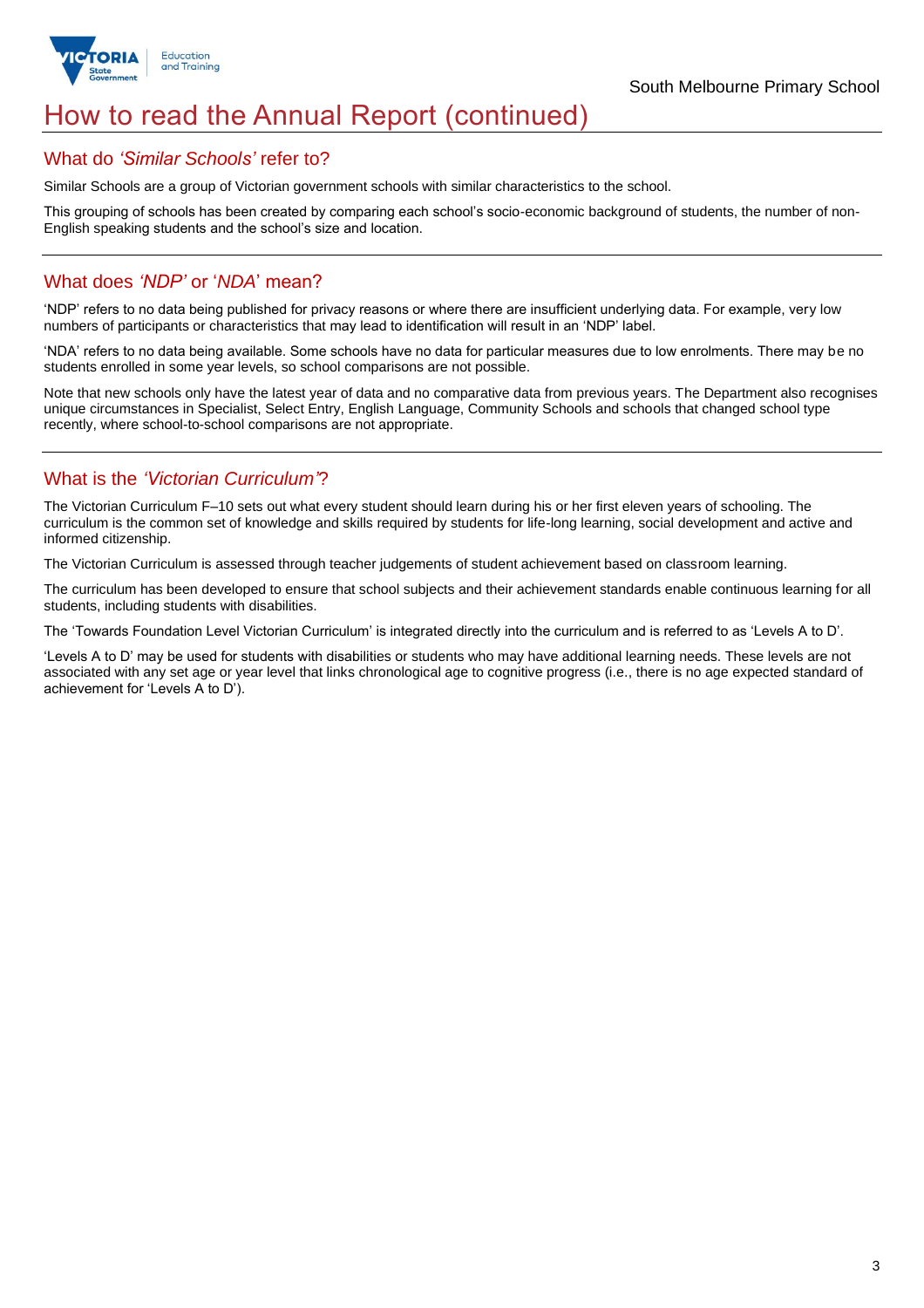

## **About Our School**

## School context

Vision Statement:

\* Inspiring hearts and minds to thrive.

Values:

- \* Character
- \* Community
- \* Learning

#### Purpose Statement:

\* We care for and educate children to be successful learners, confident people and creative individuals who are empowered to be active, empathetic and informed citizens.

## Our Learning Philosophy:

At South Melbourne Primary School, every person is significant. Our educational philosophy supports every child to be safe, happy, connected and achieving. We develop a culture of gratitude, empathy and an active care of others and the environment. We aim to develop the essential skills of literacy and numeracy. We strive to develop professional excellence and knowledge of world's best practice which uses data as evidence of growth over time. We constantly inspire students to become curious and engaged in authentic learning experiences. We teach and support social and emotional wellness and ensure children have an active voice in their development. Students will emerge resilient and self-motivated with the ability to articulate goals and growth.

## Context:

South Melbourne Primary School opened its doors for the first time in 2018 and is the first vertical government Primary School in Victoria's history; catering for up to 525 students when it reaches full capacity. With conveniently located public transport nearby and a community park being developed, the school will foster a sense of belonging and place for connecting locals and the school community.

The school Values are Character, Community and Learning. We believe in developing emotional and social intelligence in staff and students alike (Character). We believe that people thrive when connected to each other and have a sense of a larger purpose in life (Community). We also believe that every child should be literate and numerate, and curious about the world we live in (Learning). We promote Gratitude, Empathy and Mindfulness by actively seeking instances of these in our daily environment.

The school is a state-of-the-art co-educational Prep-6 facility with community spaces administered by the City of Port Phillip (such as an Early Learning Centre). The school design was awarded the Future Project of the Year at the World Architecture Festival Awards held in Berlin.

The school supports a full range of learning and teaching activities for a range of group sizes – individual, small-group, medium-group through to large community gatherings. Teaching and pedagogy inside these spaces aspire to world'sbest-practice and all staff operate in Professional Learning Communities. Being able to operate as a contributing and compassionate team member is paramount.

The school is primarily accessible by public transport. Street parking is limited and restricted by the City of Port Phillip Council. Potential staff should understand the restricted nature of car parking and public transport would be encouraged for employees.

## General:

## \* We had a census figure of 406 students in 2021

\* Our school peaked at about 480 students, but the opening of Docklands Primary School in 2021 (with hundreds of students living just near the new building) had a significant effect on the numbers for 2021 at SMPS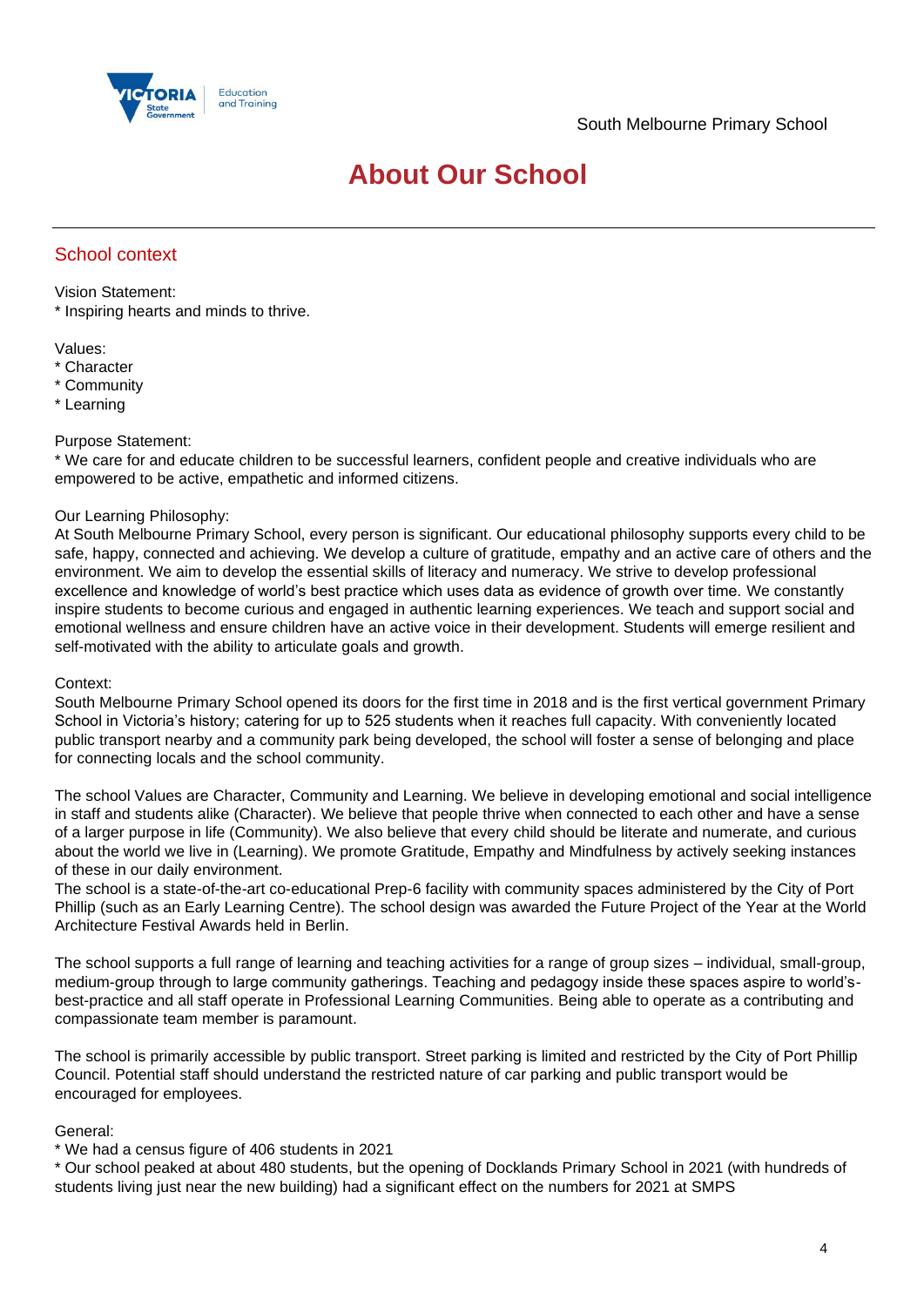

## South Melbourne Primary School

\* Our school boundary was significantly redrawn as well so this had a compounding effect on the number of students inside the new catchment which is a huge challenge from a budgetting and staffing perspective

\* Compounding this further was the retraction of international families due to COVID closing the borders - we rely on business migrants and this number has been severely curtailed

\* Despite all of these challenges, our wonderful community of parents, staff and students have stood firm and thrived with our results in NAPLAN reflecting a high level of achievement and growth

## Framework for Improving Student Outcomes (FISO)

Our School Strategic Plan (2020-2023) and Annual Implementation Plan focussed on three main goals:

- Goal 1: To improve outcomes in literacy and numeracy for all students
- Goal 2: Improve wellbeing of all students
- Goal 3: To improve student engagement for all students

#### General:

2021 saw us continue with a mix of face-to-face and remote teaching. This provided opportunities and also challenges throughout the year. We were fortunate to be well-prepared for remote learning due our prior experiences in 2020. Whilst there are definite downsides to remote learning, especially on the social-emotional side, there are also benefits. A major benefit was the curriculum and learning being more visible to families on a daily basis. We have continued to use Seesaw to support this throughout the return on-site and will be extending its use to Grade 3 in 2022. Our 3 goals were our main drivers throughout the year. We believe that they reflect a well-balanced approach to education. Our staffing profile reflected these goals, with Curriculum Leaders, Wellbeing Leaders and an Assistant Principal overseeing student engagement. This model ensured that we had passionate advocates of the goals working with all staff to achieve them.

## Achievement

The main facets of our SSP Achievement goal included:

- Teacher judgement at or above age expected level for Reading and Viewing increasing from 91% to 95%
- Teacher judgement at or above age expected level for Writing increasing from 88% to 93%
- The percentage positive responses in the staff survey for Guaranteed and Viable curriculum to increase from 63% to 85%
- Having a documented guaranteed and viable curriculum in Literacy and Numeracy
- Creating and embedding an Assessment and Reporting cycle across Prep–Year 6 to include response to intervention in order to monitor, track and improve student outcomes in Literacy and Numeracy
- Embedding a cycle of inquiry within Professional Learning Teams in Literacy to enhance teacher knowledge and capacity to utilise High Impact Teaching Strategies

## Curriculum

The combination of both face-to-face on remote modes led to some changes in content and teaching style to suit the relevant environments. We saw strong success with the Reading curriculum and had wonderful engagement with kids reading high-interest texts from home and recommending them to others, along with sharing many stories with their families. We noted drops in Writing skill, stamina and confidence during remote learning. This will be reflected in 2022 where we will focus on writing throughout all areas of the curriculum. Students who are part of the Program for Students with Disabilities worked closely with integration aides both on-site and in remote learning. Key focus areas of their learning were social-emotional skills and coping with changes.

Despite the challenges, most students continued to make the expected progress or more in all curriculum areas.

## NAPLAN Outcomes and Learning Gain

We are very proud of our NAPLAN outcomes from 2021. We were above similar schools and the state average in Grade 3 Reading and Numeracy, along with Grade 5 Reading. We had significant percentages of our students making 'high gain' in NAPLAN from Year 3 (2019) to Year 5 (2021). This is a credit to not just the Grade 3 and 5 teachers, but the whole staff for building and extending our students throughout their time at SMPS.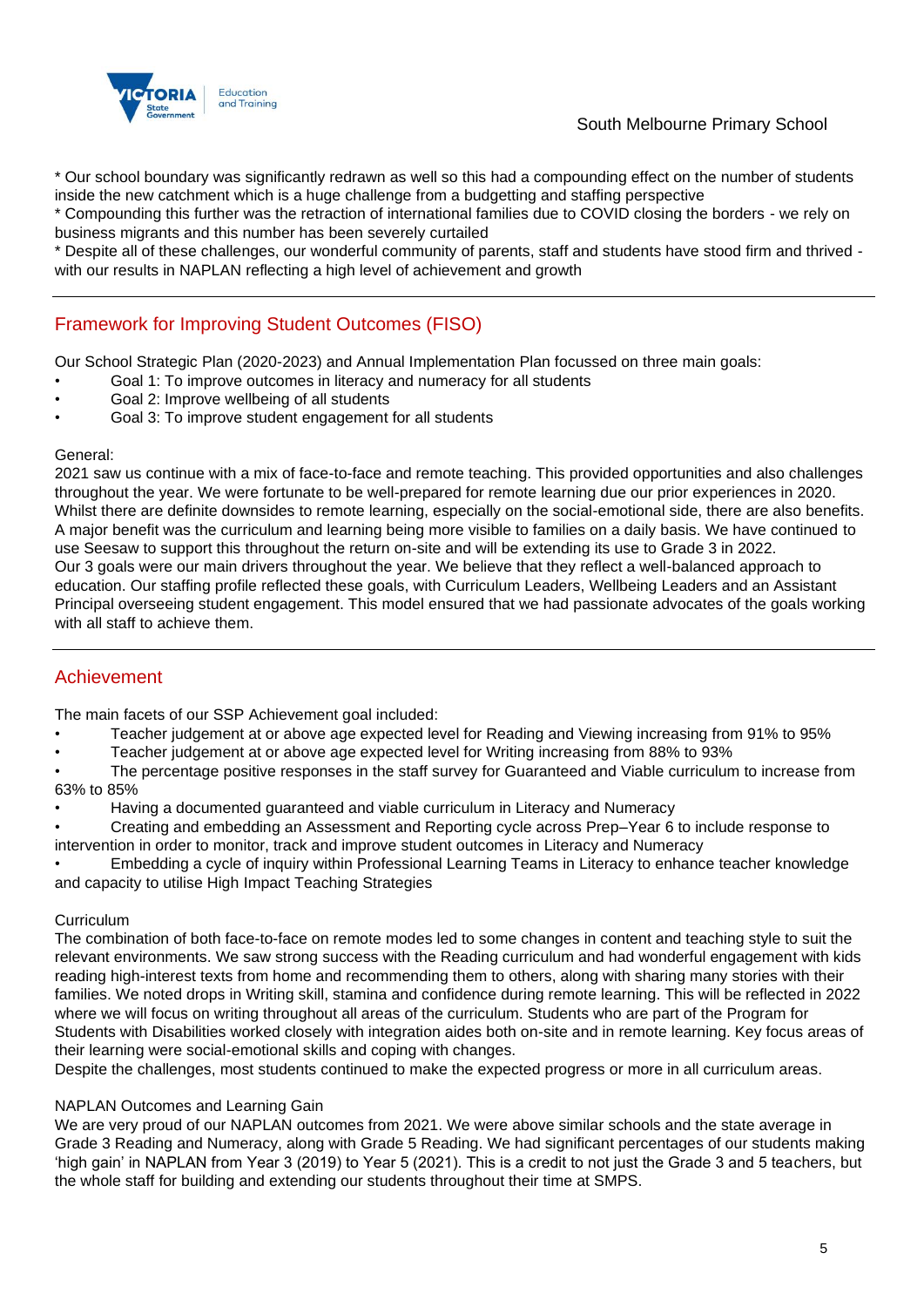South Melbourne Primary School



#### Tutor Learning Initiative

2021 saw the introduction of the state-wide Tutor Learning Initiative. At SMPS, we had 3 tutors employed daily. They worked with small groups of students on core English and Mathematics skills. These students were identified through their results in assessments and also through teacher observation of who was significantly impacted by remote learning. The Tutor Learning Initiative led to substantial growth in these children, with many going on to meet or exceed benchmarks at the end of the year.

## Engagement

The main facets of our SSP Engagement goal included:

- Student Voice and Agency to increase from 42% to 75% in the Attitudes to School Survey
- Stimulating Learning to increase from 44% to 75% in the Attitudes to School Survey
- Effective Teaching Time to increase from 62% to 75% in the Attitudes to School Survey
- Unapproved Attendance rate to decrease from an average of 17 to 14

SMPS continued to navigate the challenge of high-level student engagement and attendance as the School adjusted from onsite to Remote Learning, and back again, in response to Covid-19 restrictions.

To support our Student Voice and Agency targets (AtoSS Goal 70%), much work was committed to establish systems and processes for our Junior School Council and School Leaders to play a key role in planning and running whole school events, assemblies and decision-making. We assigned a teacher leader to work alongside the JSC to establish a Whole School Events calendar. JSC met regularly throughout the year with Student Leaders responsible for preparing agendas and facilitating meetings. Students were able to successfully organize a Whole School RockStar Dress-up Day that also doubled as a fundraiser event. Whilst many events were cancelled or postponed due to Covid-19, the students and school leaders were able to establish solid ground by defining our Whole School Events calendar, and clarifying role/event descriptions to support planning in the future. This will enable the work of the JSC to be focused on 'how' to effectively lead events rather than spending time determining 'what' they will do.

Our Student Leaders were also responsible for hosting Whole School Assemblies. This included ensuring the assembly script was prepared and shared with relevant students and staff in advance of each assembly. Students were able to model our school values and develop their own cultural and symbolic leadership skills. It was evident that student confidence grew across the year, as their ability to clearly communicate to a large body of students improved with each assembly.

The School recognises that Student Voice and Agency is an integral part of school-life and learning. The current priority is to clearly define and develop our core curriculum, and then embed aspects of student voice and agency within. This will likely evolve over the next 1-2 years.

Our staff, including both ES and Teaching staff, rose to the challenge of maintaining high levels of student engagement during Remote Learning. Staff timetabled effective feedback sessions and processes (e.g. Teams, Seesaw) for students in Literacy and Numeracy. They also provided a wide-variety of online 'extra-curricular' opportunities for students to engage with. For example, dancing clubs, yoga, singing, reading, directed drawing, space adventure, craft, mindfulness/yoga, trivia, coding, body percussion, Music Lab, Lunar New Year, Chopsticks and other physical activities were offered as part of the Remote Learning Program. The school regularly sought feedback via parent surveys regarding the balance of curriculum (academics) and extra-curricular activities to ensure a fair balance was achieved.

In regard to attendance, 2021 had shown improvement against our 4-year average. However, non-attendance was still quite high in comparison to like-schools and fell below are target average of 14 across the year. Attendance was quite strong during Remote Learning. Staff were actively connecting with families and following up any non-attendance in a timely manner. When students returned to onsite learning, a significant number of families held reservations regarding the risks of Covid-19 on students and families and withheld their students from attending school. Some families were also impacted by being 'stuck' overseas. This greatly affected our overall attendance rates as families balanced the health and wellbeing of their children with their education.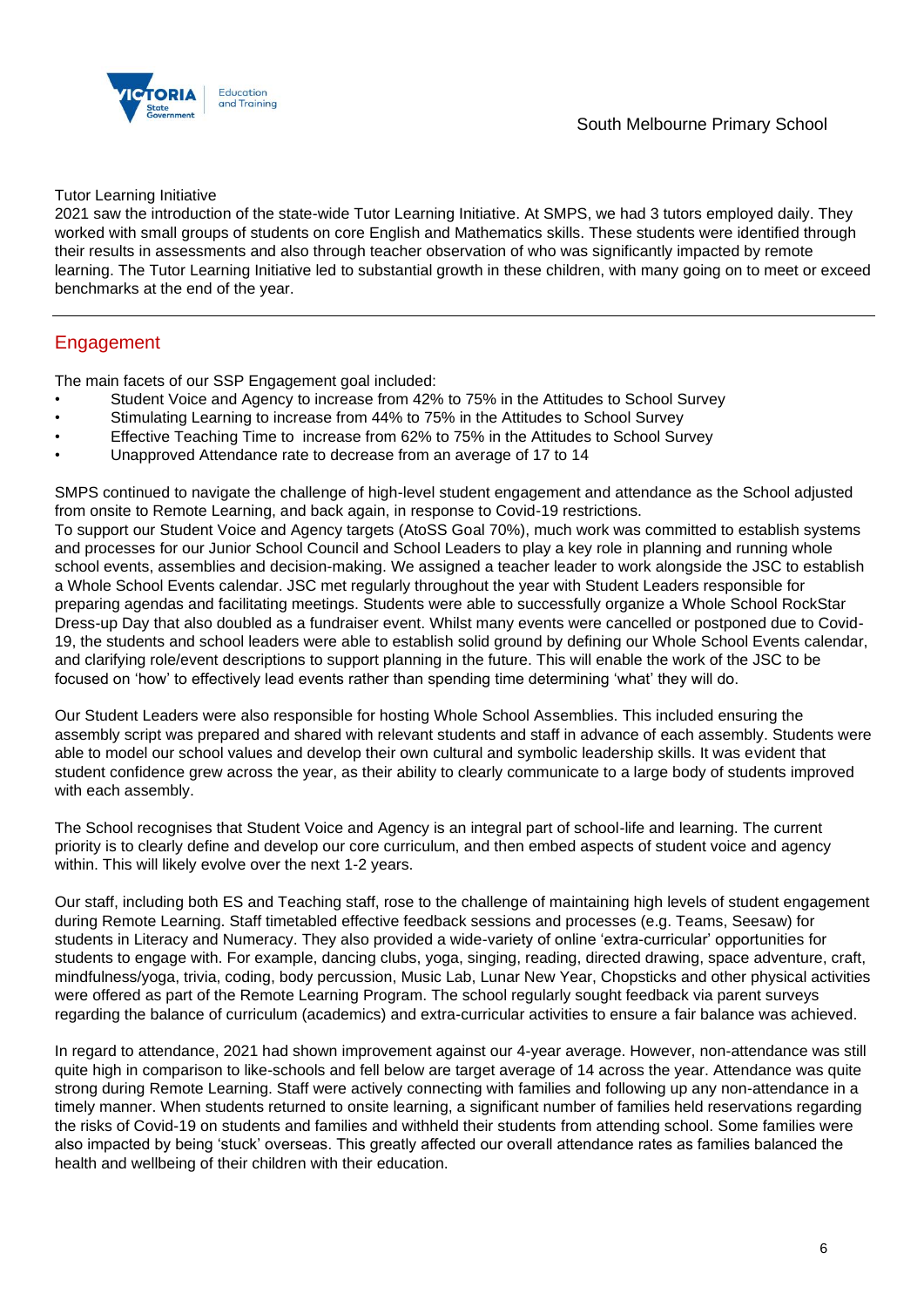

The school has established thorough Attendance Standards and procedures that it will continue to implement throughout 2022 to reduce non-attendance.

## **Wellbeing**

The main facets of our SSP Wellbeing goal included:

• Teacher–Student Relations (Teacher Concern) increasing from 74% (2020) positive endorsement to 77% in the Attitudes to School Survey (AToSS): This decreased to 66% in 2021. The school has therefore planned to focus on this with a select 'mini' AToSS survey and whole school goals and actions across 2022.

• Social Engagement (Sense of Inclusion) will increase from 76% positive endorsement (2018) to 92% in the Attitudes to School Survey

• Tripod/School survey (re. student perception of their teacher) will achieve an average score of 80% positive endorsement across the school: We did not conduct the Tripod Survey as we engaged in a whole school approach to re-design the questions and streamline the process for use in future years. We will see the data outcomes related to this in Term 1 2022.

- Focus on building a sense of local identity for the school
- Document a guaranteed and viable curriculum for social and emotional wellbeing

• To regularly implement, monitor and track student feedback to inform professional development and/or whole school/individual foci

Year 2021 was again challenging with both the community-wide quarantine and the remote learning period proving challenging - especially for students with social and emotional needs.

To support student engagement during Remote Learning and in the transition back to onsite learning, our school:

- Deployed Integration Aides to engage with students for daily 1:1 check-ins
- Regularly posted and shared community supports via Compass NewsFeed and the Family iNewsletter
- Employed dedicated Student Wellbeing Officers who made regular check in calls to students with known needs
- Held special days completely devoted to wellbeing online e.g. RUOK Day
- Made constant check ins with all students by using 3 live teaching Webex sessions daily
- Rigorously followed up on non-attendance

• Used the 'chat' function on Microsoft Teams or the Feedback function on SeeSaw to engage with students in groups/1:1

• Engaged Student Support Services Allied Health professionals on transition back to site; to observe and make recommendations for teachers, which were embedded

• Ensured that the curriculum onsite in Term 3 and 4 included a 20minute Wellbeing activity daily, first thing; to support connectedness

Made use of the Student Wellness Tool to track students in need and take action to support them

• Adapted IEP goals to make sure they were relevant to the Remote Learning setting and then returning to school

• Made changes to the Integration Aide timetable/student's individual timetables so that they could engage in activities relevant to their social and emotional needs

- Regarding Student's sense of connectedness in 2021, the AToSS data showed a 72.7% positive endorsement
- Regarding Student perception of management of bullying, the 2021 AToSS data showed a positive

endorsement of 68.2%. In 2022, the school will focus on this area with the support of a School Wide Positive Behaviour Team and Rights, Resilience and Respectful Relationships team, to ensure that both understanding bullying and how to respond to bullying is part of the Social and Emotional curriculum.

## General:

Many students returned to school late in 2021 very unsettled and in need of social and emotional support; this put a real strain on staff and students alike. The school experienced some quite abnormal behaviours in a handful of students who were not funded in the PSD program. The school stretched as far as possible to remediate these behaviours, though it was certainly challenging at times. For these reasons, the school has since invested in a full time Wellbeing Leader, together with 2 ES support staff targeted to Support and Inclusion. This will include a specialized program for students with Social and Emotional needs daily.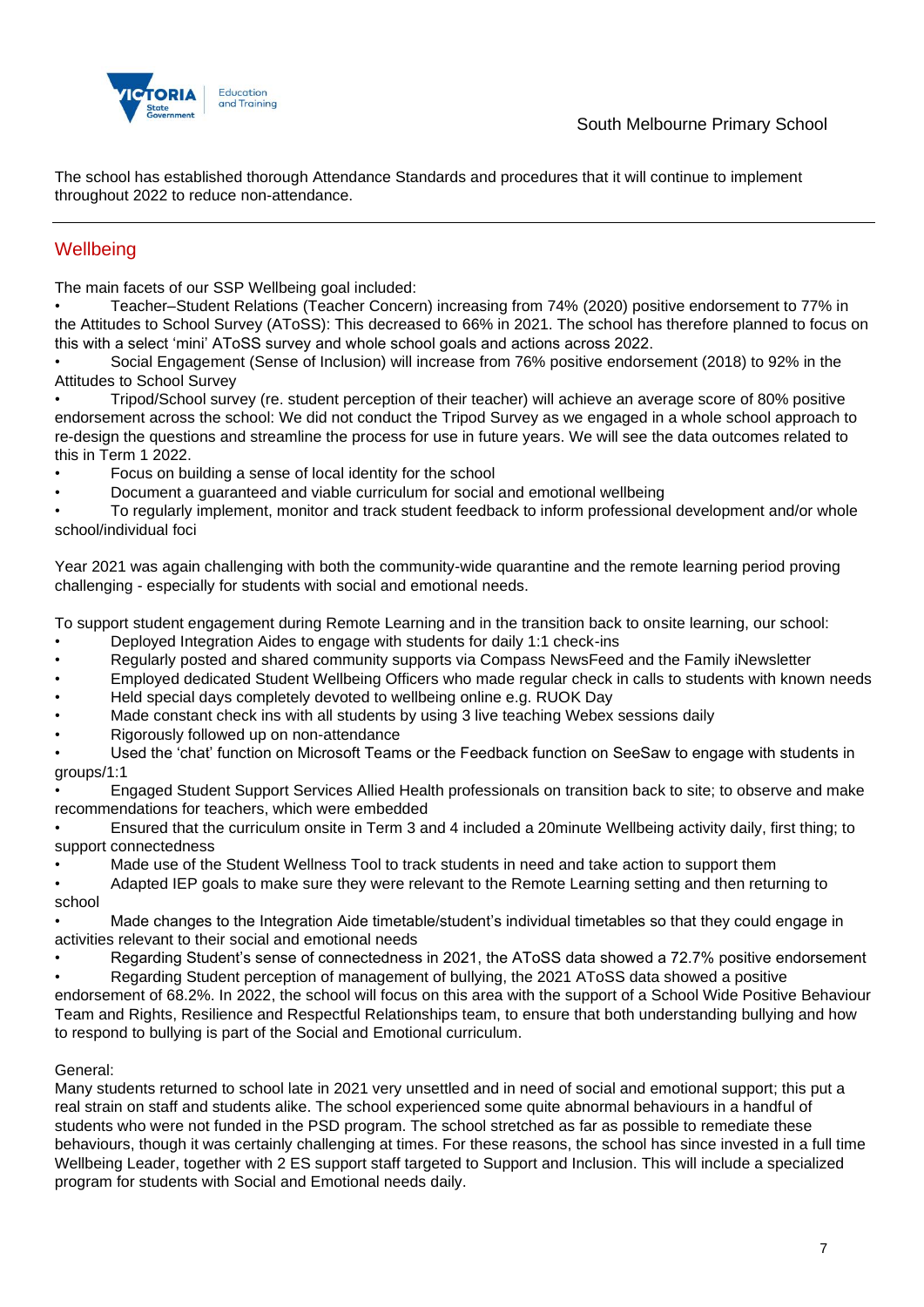

## Finance performance and position

After 2020 we hoped 2021 would be a lot smoother, but COVID-19 had other plans. With staff working offsite for what felt like majority of the year, program budgets and utilities expenditure were lower than anticipated however other budgets such as cleaning supplies for hand sanitisers and CRT/Non-Teacher Relief for on-site supervision sky rocketed yet again. Our fee collection rate decreased in 2021 than previous years which would have been due to student numbers dropping, financial hardship as a result of COVID-19 and also for the fact that the students were learning remotely and families may not have felt as connected to the school as previous years.

We were successful in being granted our request for a credit to cash transfer of \$150k to top up our overspent staffing costs from 2020 (CRT, local payroll, PD, Covid staffing, etc.) as well as being granted \$13,100 from Sporting Schools Grant and \$2,000 to enhance our sustainability program.

The Financial Performance and Position report shows an end of year deficit of \$141,629 which there are a number of reasons for. As we are in a CJUA with the City of Port Phillip which the School initially covers their 29% of utilities and maintenance costs for their spaces to then be reimbursed, there is currently \$70K of reimbursements from the last 6 months of 2021 to be paid. We updated our Audio/Visual system in our Gym costing \$65k which we had not budgeted for however we used \$30k residual funds from our Building Fund which parents have donated to over the last 4 years. We spent the student excellence funding wisely and purchased spelling master series resources which have really been useful. The equity and tier 2 school level funding has been rolled over to use in 2022 in the hope of a more steady year with face to face learning. Our Parents Association introduced a second hand uniform stall that along with our Easter Raffle raised \$9,345.20 which will be spent on line-markings for our children to play with at recess and lunch. No new contracts were entered into by the School Council.

> **For more detailed information regarding our school please visit our website at [https://southmelbourneps.vic.edu.au](https://southmelbourneps.vic.edu.au/)**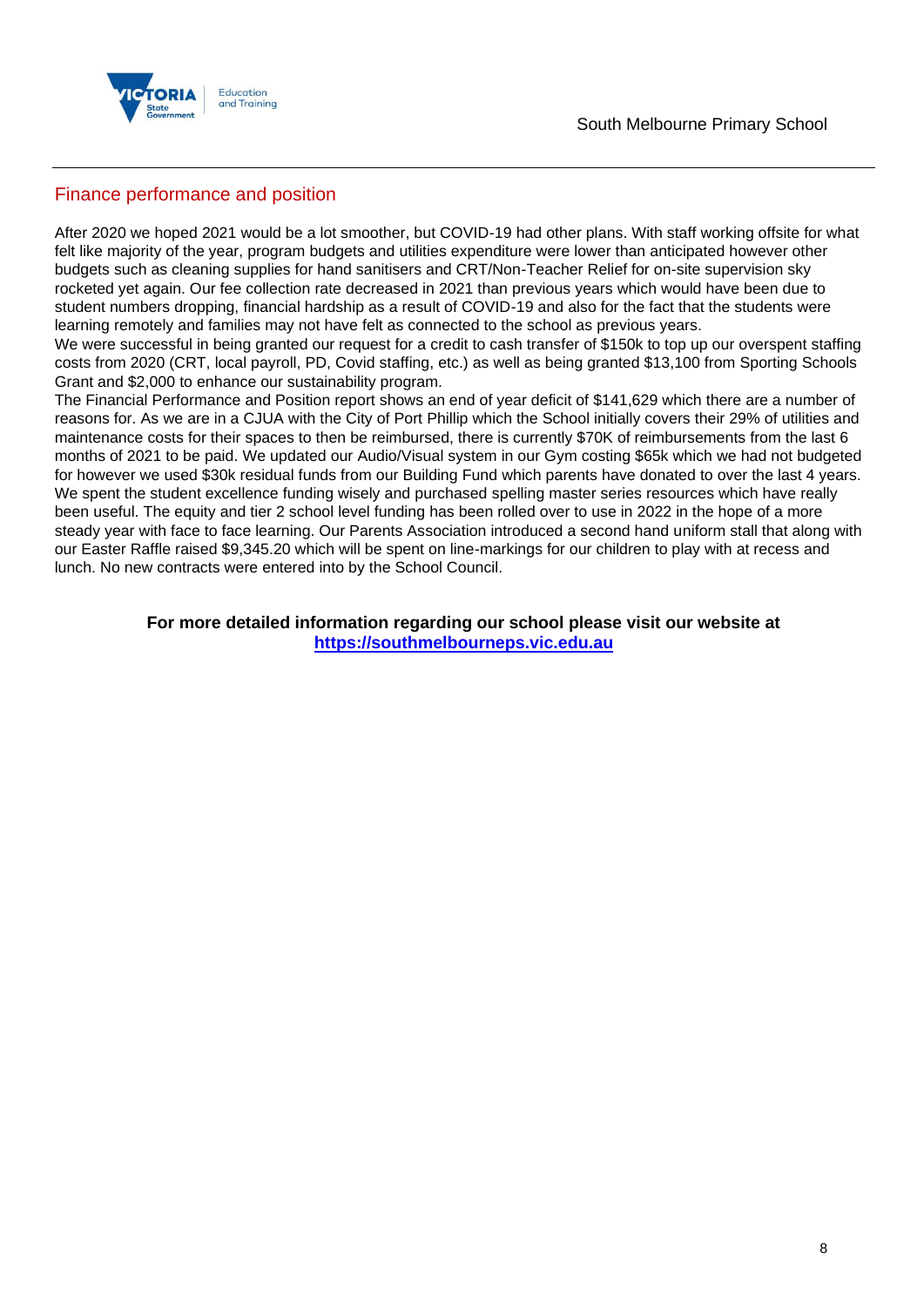

# **Performance Summary**

The Performance Summary for government schools provides an overview of how this school is contributing to the objectives of the Education State and how it compares to other Victorian government schools.

All schools work in partnership with their school community to improve outcomes for children and young people. Sharing this information with parents and the wider school community helps to support community engagement in student learning, a key priority of the Framework for Improving Student Outcomes.

Refer to the 'How to read the Annual Report' section for help on how to interpret this report.

## SCHOOL PROFILE

#### **Enrolment Profile**

A total of 415 students were enrolled at this school in 2021, 201 female and 214 male.

54 percent of students had English as an additional language and 1 percent were Aboriginal or Torres Strait Islander.

#### **Overall Socio-Economic Profile**

The overall school's socio-economic profile is based on the school's Student Family Occupation and Education index (SFOE).

SFOE is a measure of socio-educational disadvantage of a school, based on educational and employment characteristics of the parents/carers of students enrolled at the school. Possible SFOE band values are: Low, Low-Medium, Medium and High. A 'Low' band represents a low level of socio-educational disadvantage, a 'High' band represents a high level of socio-educational disadvantage.

This school's SFOE band value is: Low

#### **Parent Satisfaction Summary**

The percent endorsement by parents on their school satisfaction level, as reported in the annual Parent Opinion Survey.

Percent endorsement indicates the percent of positive responses (agree or strongly agree) from parents who responded to the survey.



#### **School Staff Survey**

The percent endorsement by staff on School Climate, as reported in the annual School Staff Survey.

Percent endorsement indicates the percent of positive responses (agree or strongly agree) from staff who responded to the survey.

Data is suppressed for schools with three or less respondents to the survey for confidentiality reasons.

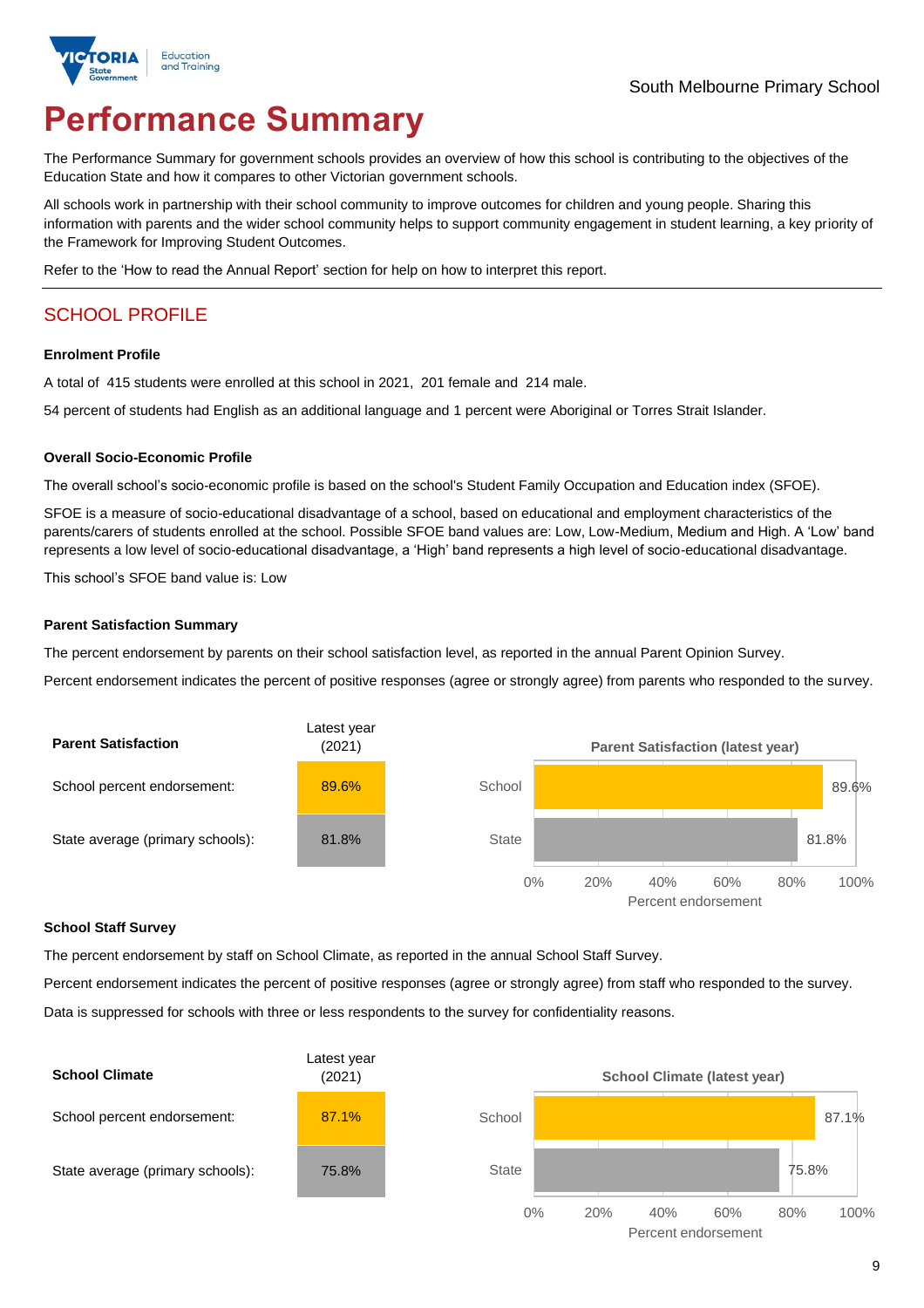

## ACHIEVEMENT

*Key: 'Similar Schools' are a group of Victorian government schools that are like this school, taking into account the school's socioeconomic background of students, the number of non-English speaking students and the size and location of the school.*

#### **Teacher Judgement of student achievement**

Percentage of students working at or above age expected standards in English and Mathematics.



Percent students at or above age expected level

| <b>Mathematics</b><br>Years Prep to 6                             | Latest year<br>(2021) |
|-------------------------------------------------------------------|-----------------------|
| School percent of students at or above age<br>expected standards: | 92.1%                 |
| Similar Schools average:                                          | 89.8%                 |
| State average:                                                    | 84.9%                 |

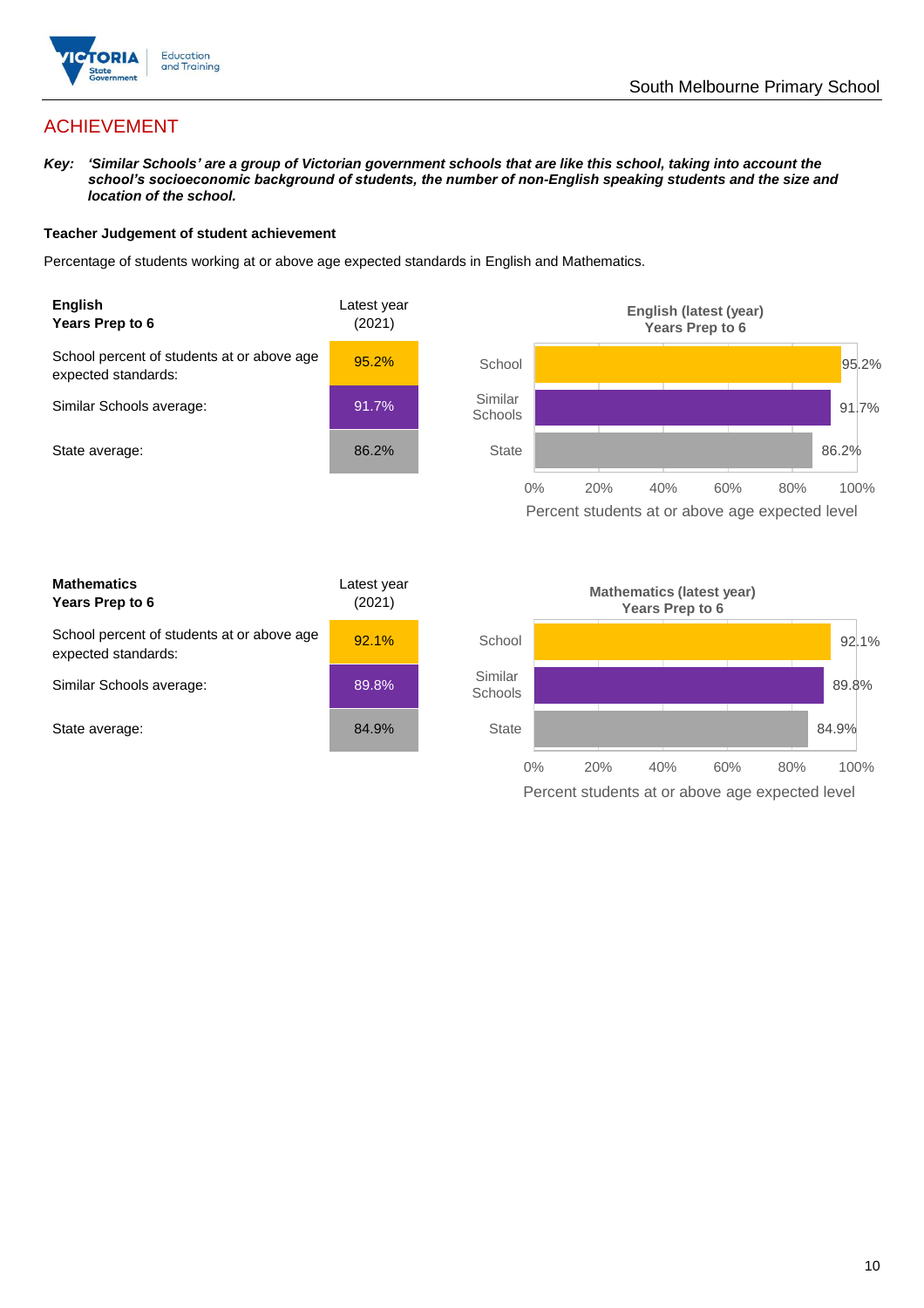

## ACHIEVEMENT (continued)

*Key: 'Similar Schools' are a group of Victorian government schools that are like this school, taking into account the school's socioeconomic background of students, the number of non-English speaking students and the size and location of the school.*

#### **NAPLAN**

Percentage of students in the top three bands of testing in NAPLAN.

Note: NAPLAN tests were not conducted in 2020, hence the 4-year average is the average of 2018, 2019 and 2021 data.

| Reading<br>Year <sub>3</sub>                      | Latest year<br>(2021) | 4-year<br>average |                    | <b>NAPLAN Reading (latest year)</b><br>Year <sub>3</sub>                   |
|---------------------------------------------------|-----------------------|-------------------|--------------------|----------------------------------------------------------------------------|
| School percent of students in<br>top three bands: | 85.9%                 | 82.9%             | School             | 85.9%                                                                      |
| Similar Schools average:                          | 85.1%                 | 85.6%             | Similar<br>Schools | 85.1%                                                                      |
| State average:                                    | 76.9%                 | 76.5%             | <b>State</b>       | 76.9%                                                                      |
|                                                   |                       |                   | 0%                 | 20%<br>40%<br>60%<br>80%<br>100%<br>Percent of students in top three bands |
| <b>Reading</b><br>Year 5                          | Latest year<br>(2021) | 4-year<br>average |                    | <b>NAPLAN Reading (latest year)</b><br>Year 5                              |
| School percent of students in<br>top three bands: | 88.2%                 | 69.4%             | School             | 88.2%                                                                      |
| Similar Schools average:                          | 81.1%                 | 79.9%             | Similar<br>Schools | 81.1%                                                                      |
| State average:                                    | 70.4%                 | 67.7%             | <b>State</b>       | 70.4%                                                                      |
|                                                   |                       |                   | $0\%$              | 20%<br>40%<br>60%<br>80%<br>100%<br>Percent of students in top three bands |
| <b>Numeracy</b><br>Year <sub>3</sub>              | Latest year<br>(2021) | 4-year<br>average |                    | <b>NAPLAN Numeracy (latest year)</b><br>Year <sub>3</sub>                  |
| School percent of students in<br>top three bands: | 84.4%                 | 80.2%             | School             | 84.4%                                                                      |
| Similar Schools average:                          | 78.4%                 | 80.5%             | Similar<br>Schools | 78.4%                                                                      |
| State average:                                    | 67.6%                 | 69.1%             | <b>State</b>       | 67.6%                                                                      |
|                                                   |                       |                   | 0%                 | 100%<br>40%<br>60%<br>80%<br>20%<br>Percent of students in top three bands |
| <b>Numeracy</b><br>Year 5                         | Latest year<br>(2021) | 4-year<br>average |                    | <b>NAPLAN Numeracy (latest year)</b><br>Year <sub>5</sub>                  |
| School percent of students in<br>top three bands: | 72.2%                 | 58.0%             | School             | 72.2%                                                                      |
| Similar Schools average:                          | 76.8%                 | 77.5%             | Similar<br>Schools | 76.8%                                                                      |
| State average:                                    | 61.6%                 | 60.0%             | State              | 61.6%                                                                      |
|                                                   |                       |                   | $0\%$              | 20%<br>40%<br>60%<br>80%<br>100%                                           |

Percent of students in top three bands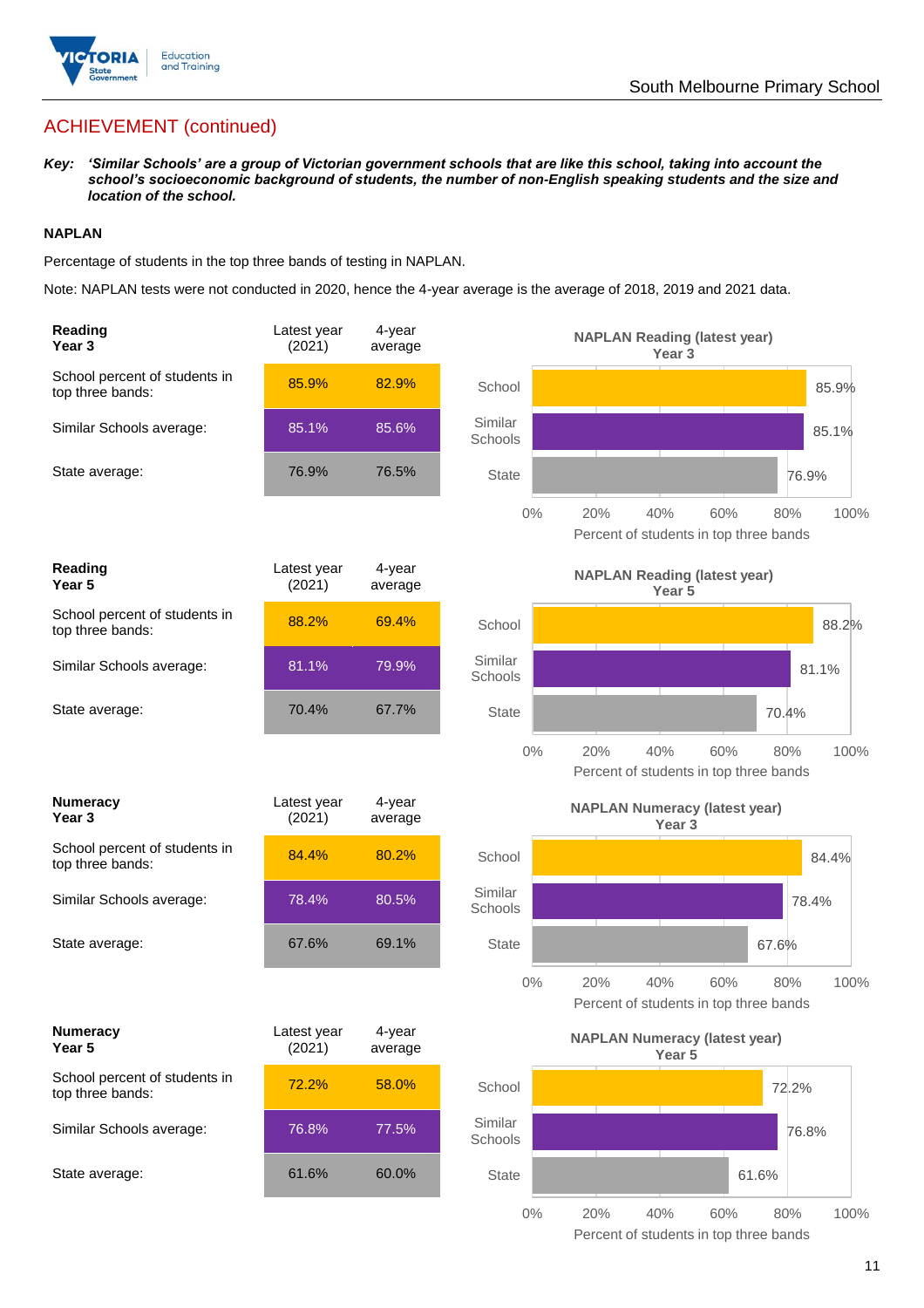

## South Melbourne Primary School

## ACHIEVEMENT (continued)

## **NAPLAN Learning Gain**

NAPLAN learning gain is determined by comparing a student's current year result relative to the results of all 'similar' Victorian students (i.e., students in all sectors in the same year level who had the same score two years prior). If the current year result is in the top 25 percent, their gain level is categorised as 'High'; middle 50 percent is 'Medium'; bottom 25 percent is 'Low'.

#### **Learning Gain Year 3 (2019) to Year 5 (2021)**

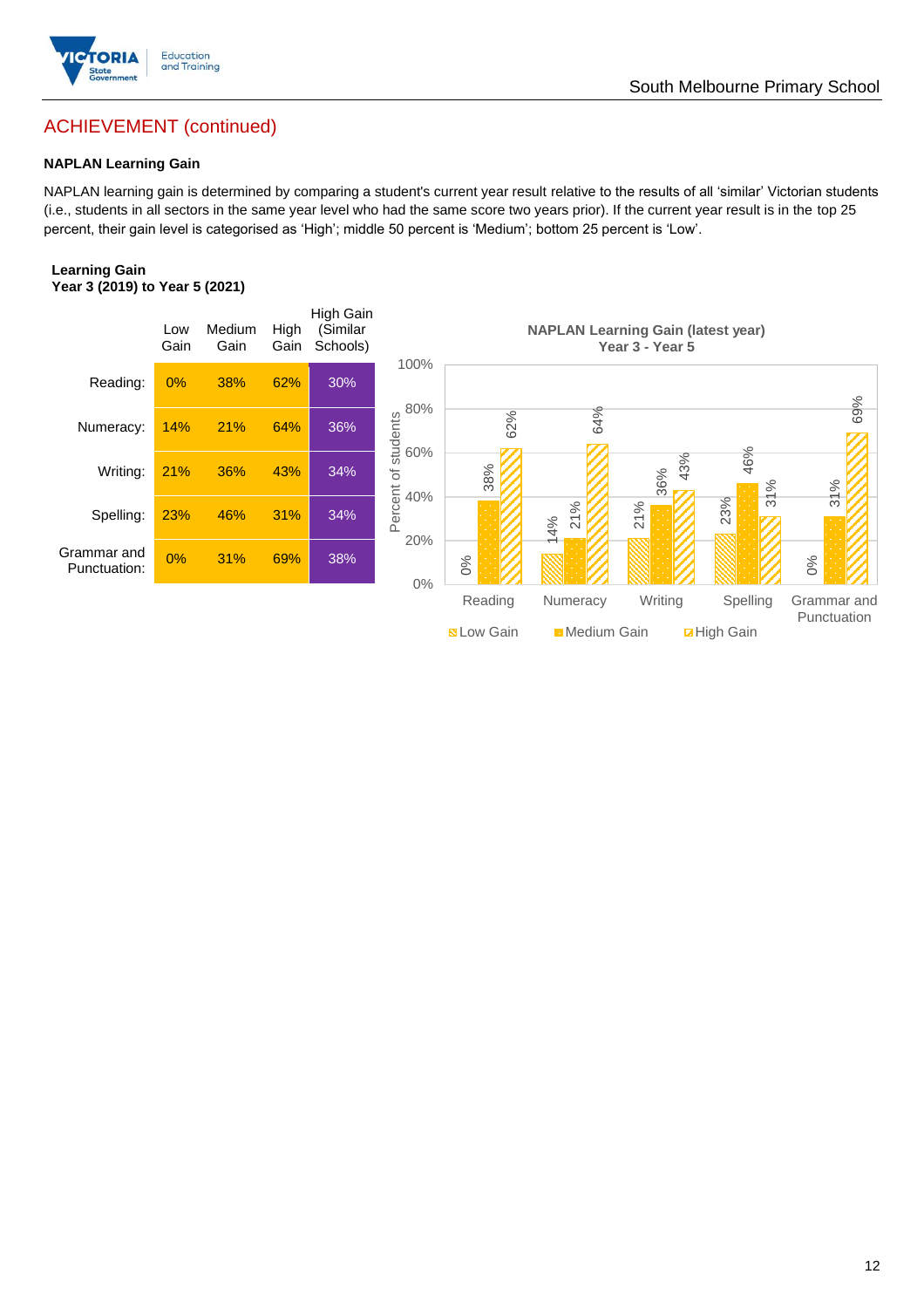

## ENGAGEMENT

*Key: 'Similar Schools' are a group of Victorian government schools that are like this school, taking into account the school's socioeconomic background of students, the number of non-English speaking students and the size and location of the school.*

#### **Average Number of Student Absence Days**

Absence from school can impact on students' learning. Common reasons for non-attendance include illness and extended family holidays. Absence and attendance data in 2020 and 2021 may have been influenced by COVID-19.



#### **Attendance Rate (latest year)**

|                                             | Prep | Year 1 | Year 2 | Year 3 | Year 4 | Year 5 | Year 6 |
|---------------------------------------------|------|--------|--------|--------|--------|--------|--------|
| Attendance Rate by year level<br>$(2021)$ : | 93%  | 91%    | 92%    | 91%    | 91%    | 94%    | 94%    |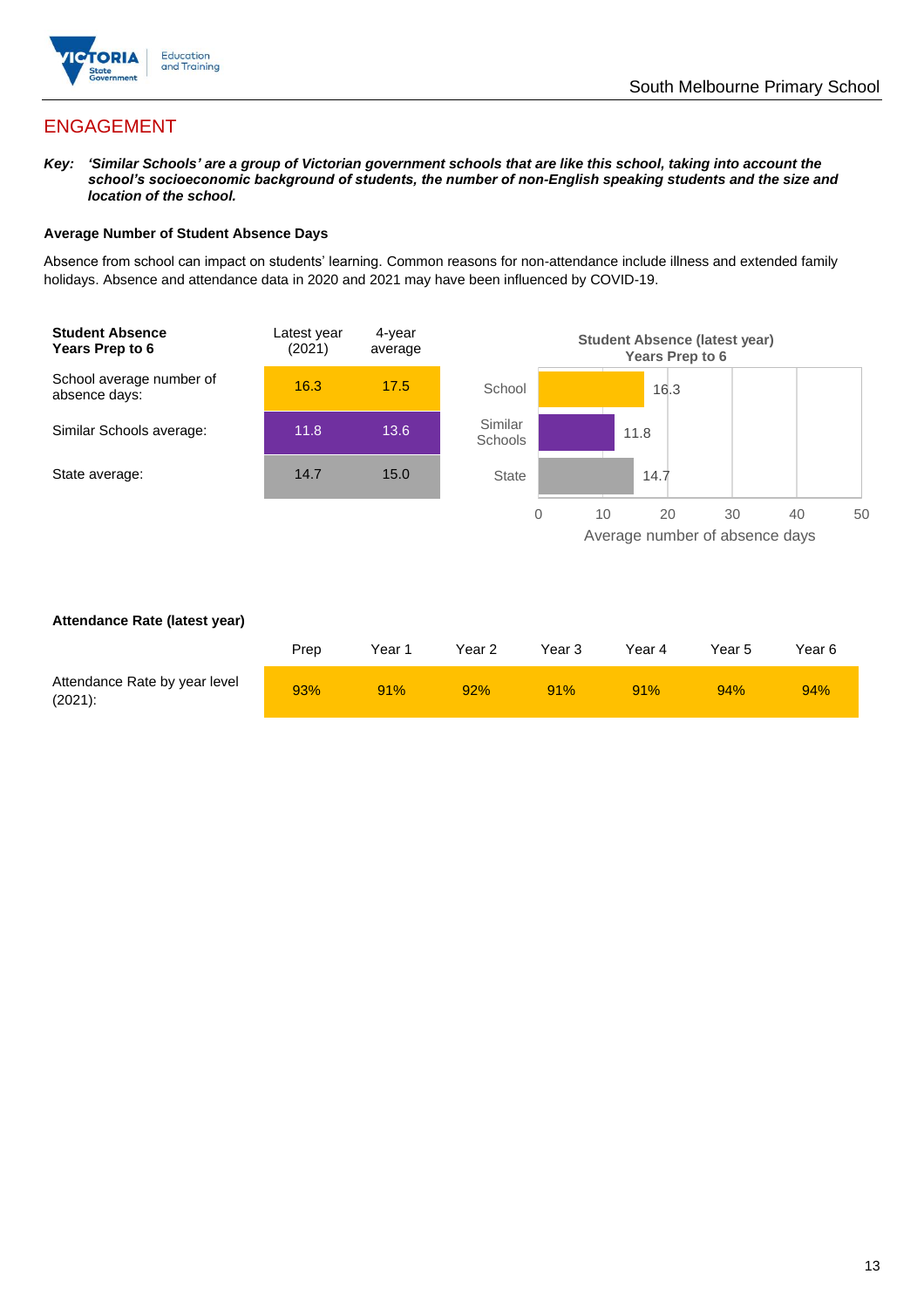

## **WELLBEING**

*Key: 'Similar Schools' are a group of Victorian government schools that are like this school, taking into account the school's socioeconomic background of students, the number of non-English speaking students and the size and location of the school.*

#### **Student Attitudes to School – Sense of Connectedness**

The percent endorsement on Sense of Connectedness factor, as reported in the Attitudes to School Survey completed annually by Victorian government school students, indicates the percent of positive responses (agree or strongly agree).



*Due to lower participation rates, differences in the timing of the survey/length of survey period and the general impact of Covid19 across 2020 and 2021, data are often not comparable with previous years or within similar school groups. Care should be taken when interpreting these results.*



#### **Student Attitudes to School – Management of Bullying**

The percent endorsement on Management of Bullying factor, as reported in the Attitudes to School Survey completed annually by Victorian government school students, indicates the percent of positive responses (agree or strongly agree).

| <b>Management of Bullying</b><br>Years 4 to 6 | Latest year<br>(2021) | 4-year<br>average |  |
|-----------------------------------------------|-----------------------|-------------------|--|
| School percent endorsement:                   | 68.2%                 | 74.6%             |  |
| Similar Schools average:                      | 79.7%                 | 81.3%             |  |
| State average:                                | 78.4%                 | 79.7%             |  |

*Due to lower participation rates, differences in the timing of the survey/length of survey period and the general impact of Covid19 across 2020 and 2021, data are often not comparable with previous years or within similar school groups. Care should be taken when interpreting these results.*

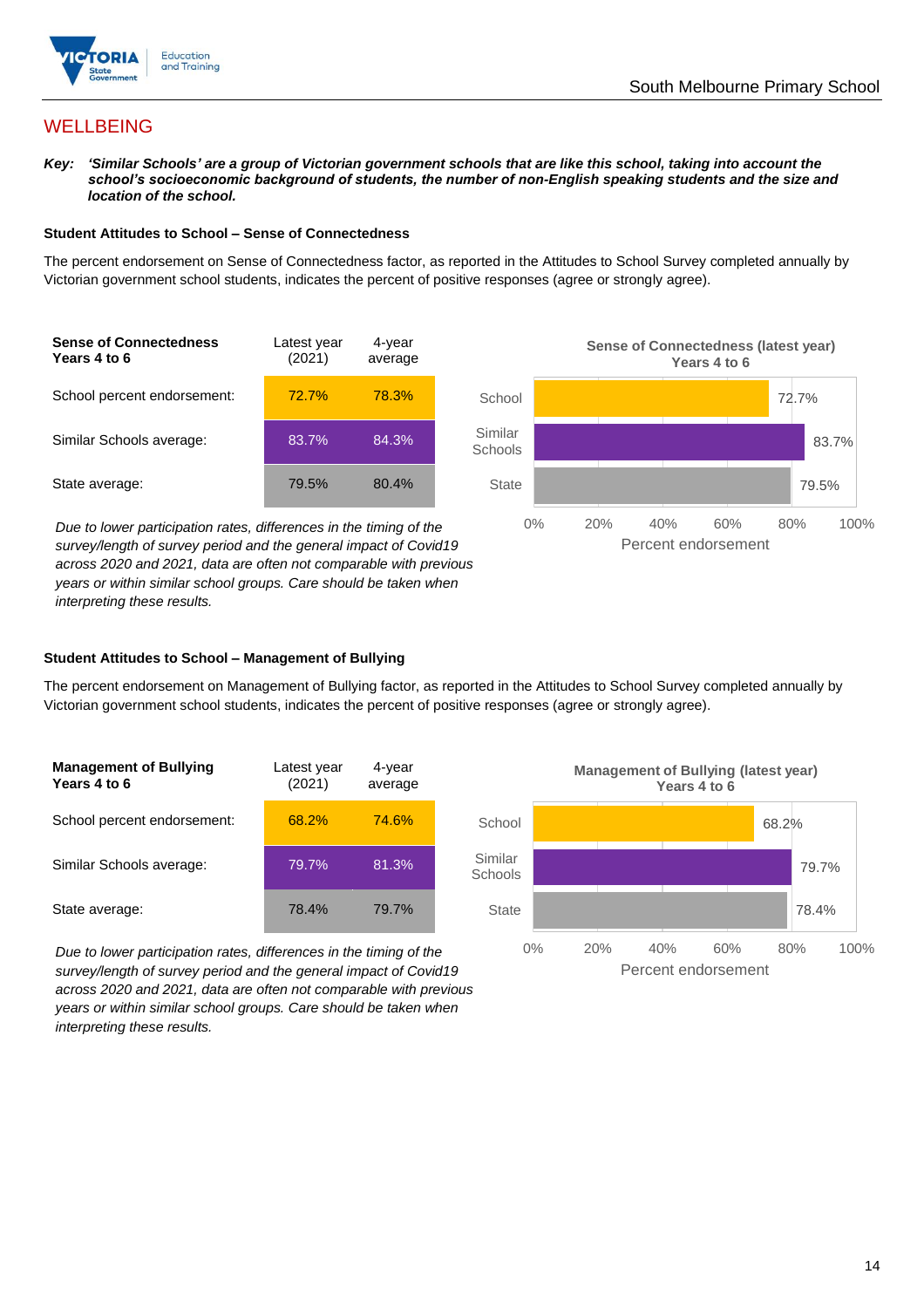

# **Financial Performance and Position**

FINANCIAL PERFORMANCE - OPERATING STATEMENT SUMMARY FOR THE YEAR ENDING 31 DECEMBER, 2021

| <b>Revenue</b>                  | <b>Actual</b> |
|---------------------------------|---------------|
| <b>Student Resource Package</b> | \$4,003,905   |
| Government Provided DET Grants  | \$644,585     |
| Government Grants Commonwealth  | \$18,880      |
| Government Grants State         | \$0           |
| Revenue Other                   | \$50,568      |
| <b>Locally Raised Funds</b>     | \$250,101     |
| <b>Capital Grants</b>           | \$0           |
| <b>Total Operating Revenue</b>  | \$4,968,038   |

| Equity <sup>1</sup>                                 | <b>Actual</b> |
|-----------------------------------------------------|---------------|
| Equity (Social Disadvantage)                        | \$24,006      |
| Equity (Catch Up)                                   | \$0           |
| <b>Transition Funding</b>                           | \$0           |
| Equity (Social Disadvantage - Extraordinary Growth) | \$0           |
| <b>Equity Total</b>                                 | \$24,006      |

| <b>Expenditure</b>                    | <b>Actual</b> |
|---------------------------------------|---------------|
| Student Resource Package <sup>2</sup> | \$3,676,502   |
| Adjustments                           | \$466,816     |
| <b>Books &amp; Publications</b>       | \$15,437      |
| Camps/Excursions/Activities           | \$93,229      |
| <b>Communication Costs</b>            | \$10,780      |
| Consumables                           | \$134,850     |
| Miscellaneous Expense <sup>3</sup>    | \$34,484      |
| <b>Professional Development</b>       | \$6,251       |
| Equipment/Maintenance/Hire            | \$208,826     |
| <b>Property Services</b>              | \$145,299     |
| Salaries & Allowances <sup>4</sup>    | \$91,688      |
| <b>Support Services</b>               | \$147,938     |
| Trading & Fundraising                 | \$1,222       |
| Motor Vehicle Expenses                | \$0           |
| <b>Travel &amp; Subsistence</b>       | \$0           |
| <b>Utilities</b>                      | \$76,344      |
| <b>Total Operating Expenditure</b>    | \$5,109,667   |
| <b>Net Operating Surplus/-Deficit</b> | (\$141,629)   |
| <b>Asset Acquisitions</b>             | \$0           |

(1) The equity funding reported above is a subset of the overall revenue reported by the school.

(2) Student Resource Package Expenditure figures are as of 24 Feb 2022 and are subject to change during the reconciliation process.

(3) Miscellaneous Expenses include bank charges, administration expenses, insurance and taxation charges.

(4) Salaries and Allowances refers to school-level payroll.